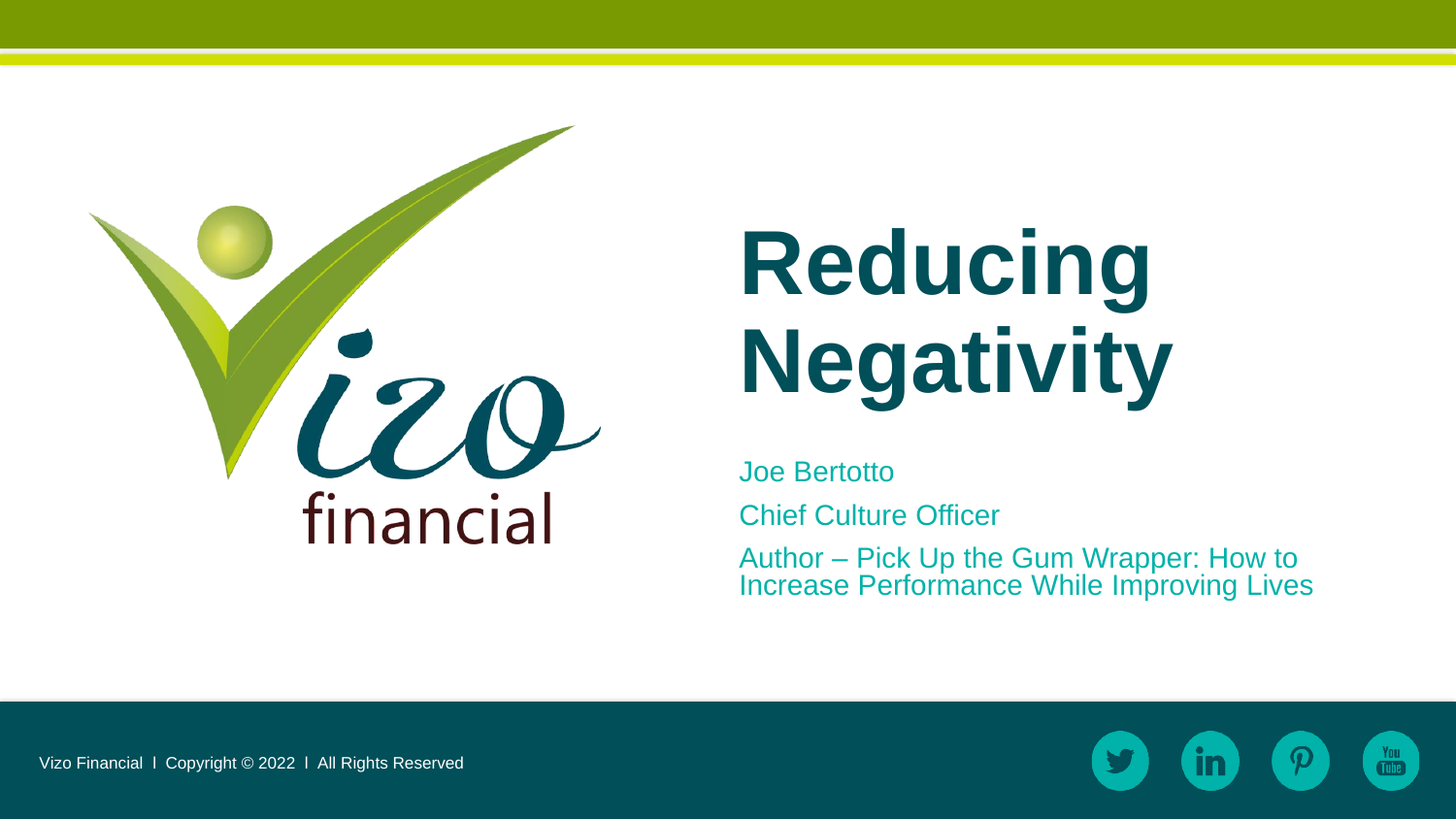## **Disclaimer**

*The information contained herein has been prepared for general informational purposes only and is not offered as and does not constitute legal advice or legal opinions. You should not act or rely on any information contained herein without first seeking the advice of your legal counsel.* 

*No copy or use of this presentation should occur without the permission of Vizo Financial. Vizo Financial retains all intellectual property interests associated with this presentation. Vizo Financial makes no claim, promise, or guarantee of any kind about the accuracy, completeness, or adequacy of the content of the presentation and expressly disclaims liability for errors and omissions in such content.*

*"Making Sense of Suspicious Activity Reporting" discussed in this presentation is the current version with effective date of May 26, 2022.*

*The comments today are my own and not necessarily those of Vizo Financial or the Vizo Financial membership.*

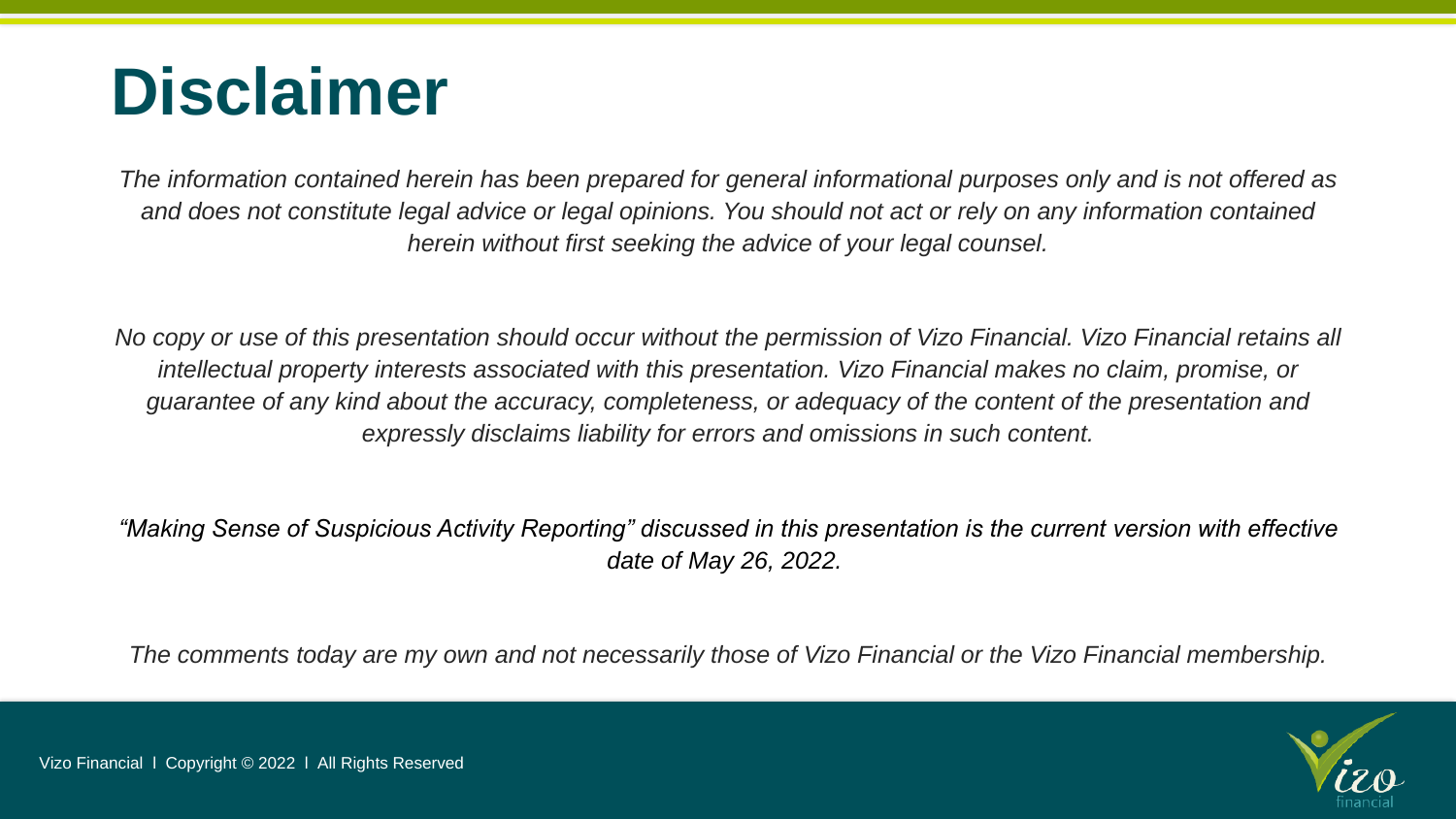#### **Math Problems**

What do you notice about these five equations?

6x5=30 2x3=9 8x8=64 4x9=36  $2x1=2$ 

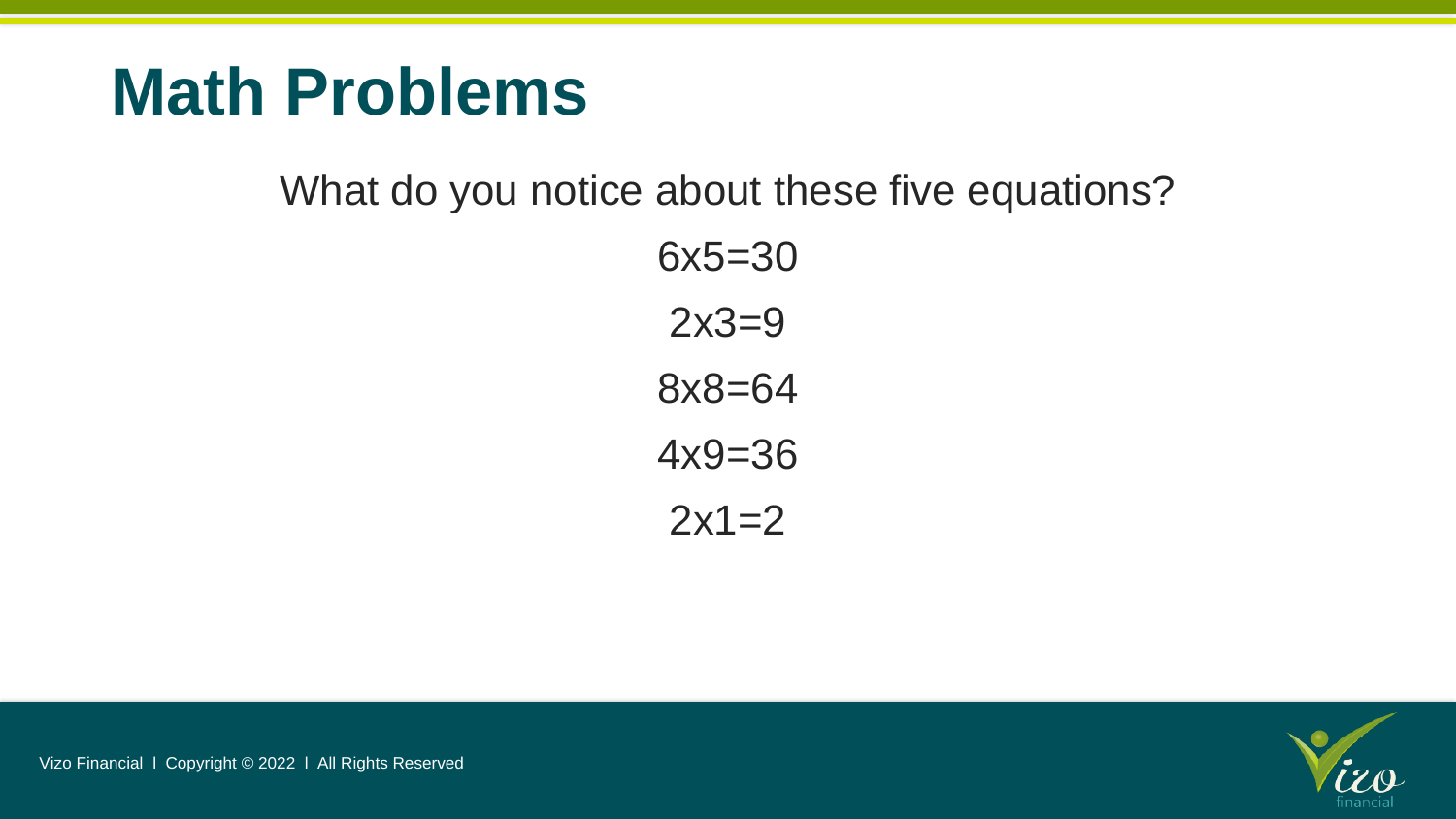## **The Antidote to Negativity**



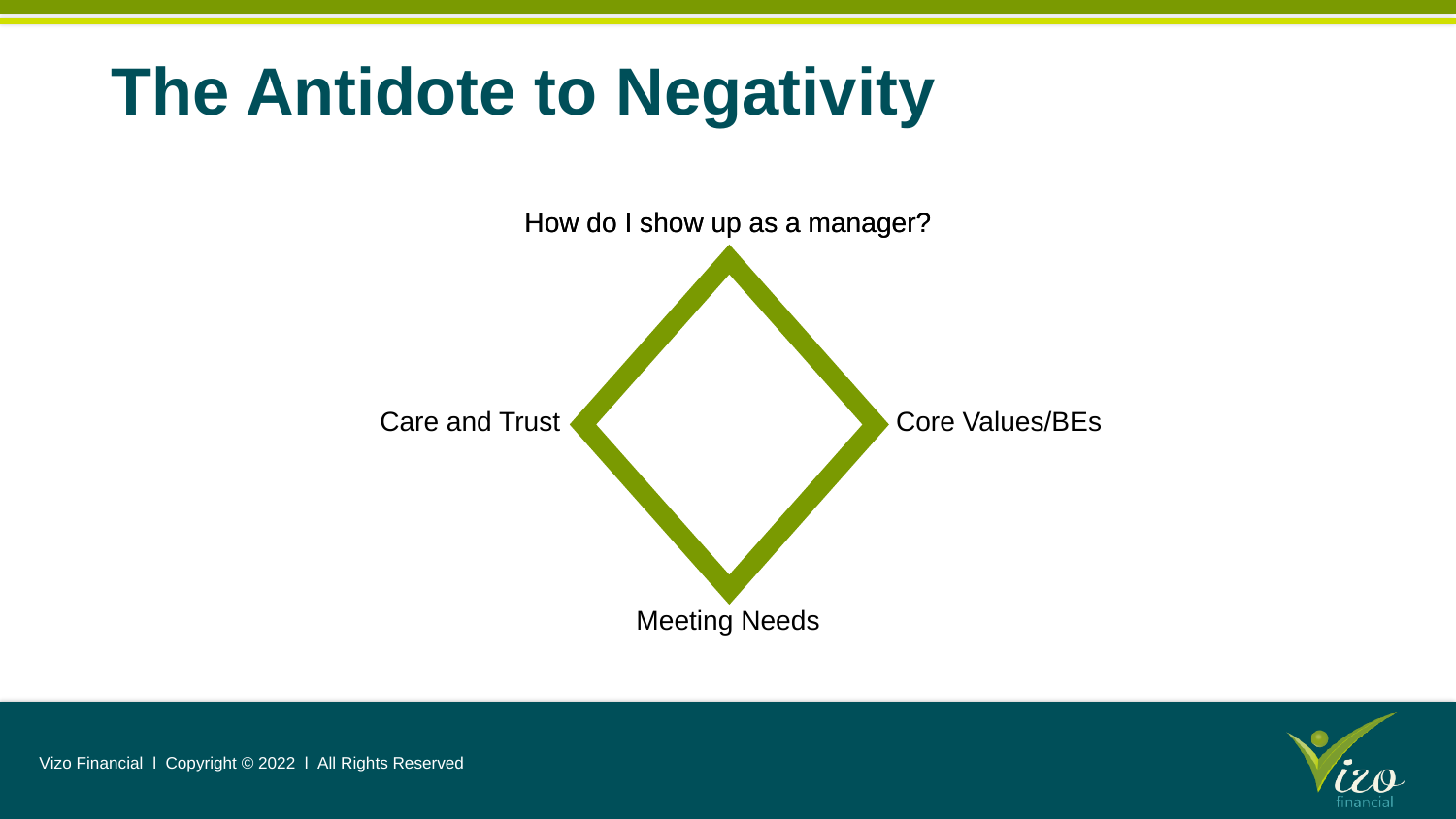#### **Antidote One – Care is at the Heart of the Matter**

Care =

- Show a genuine interest.
- Share about myself.
- Focus on what people do well.
- Put their interests equal to, or above, my own.

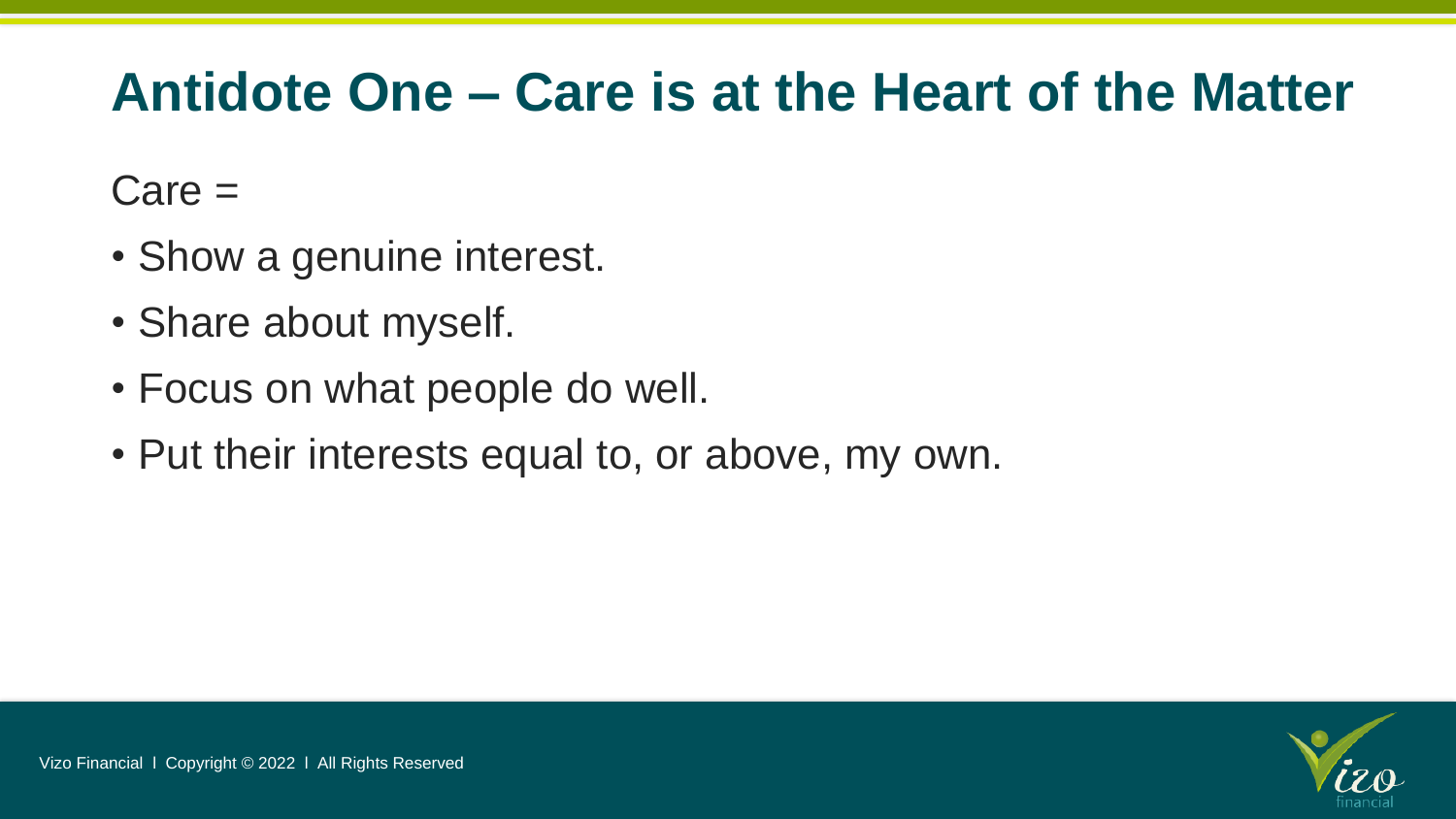

#### When someone shows a genuine interest in you, what do they do?

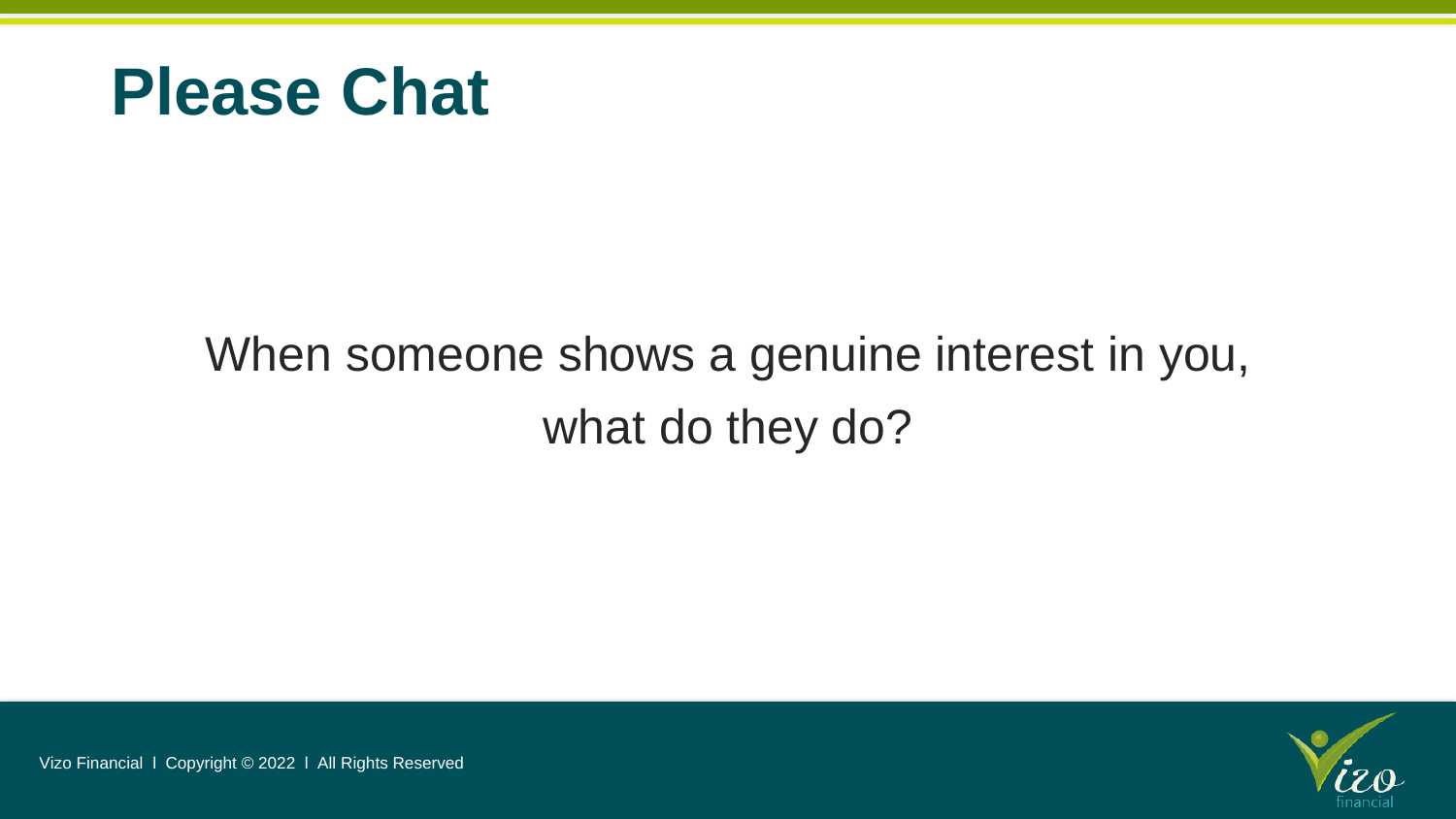## **Genuine Interest**

- Ask questions.
- Listen actively.
- Be curious, not judgmental.

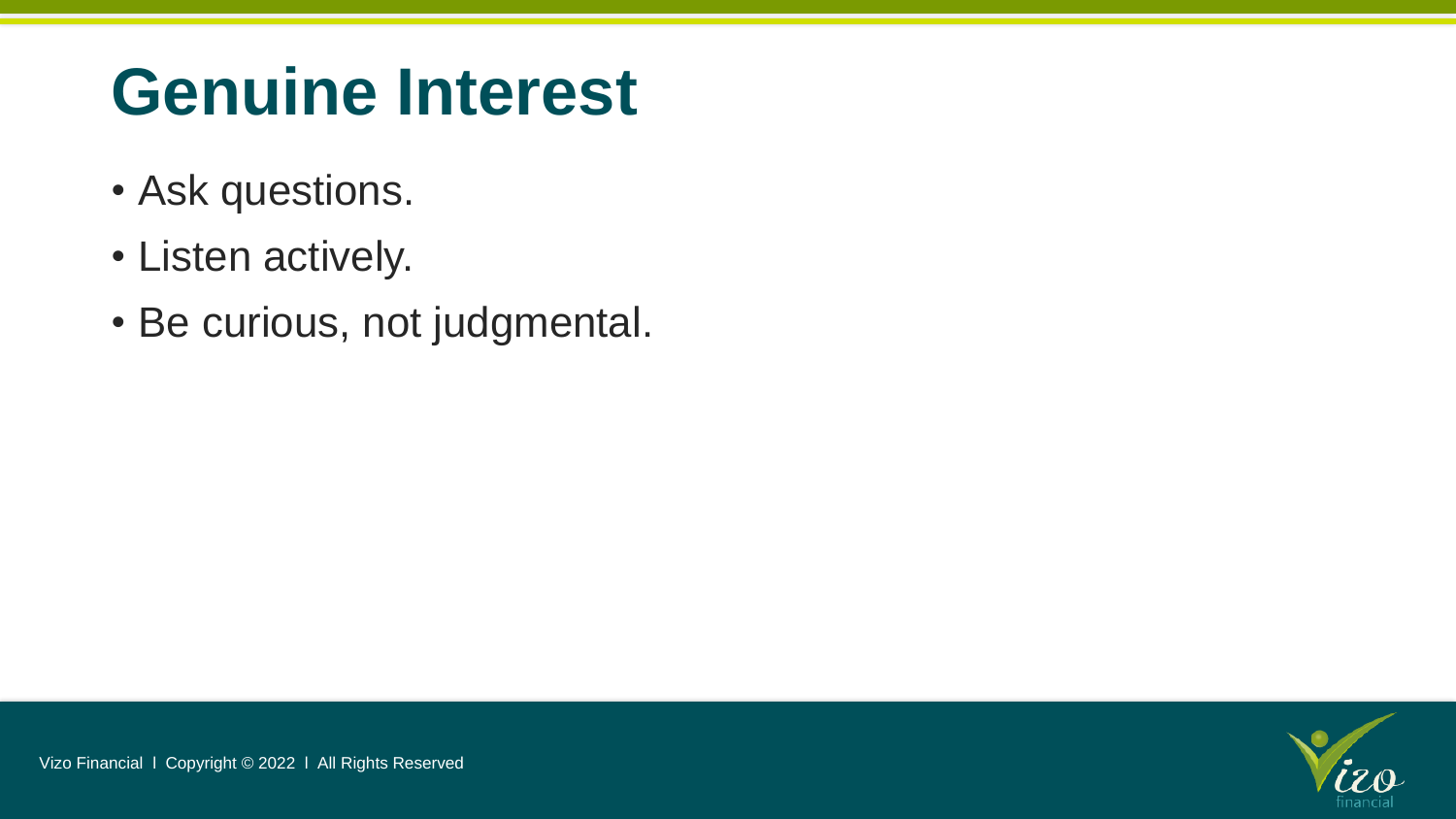## **About Me**

Share about myself:

- Personal information
- Strengths and weaknesses
- Thoughts and feelings on situations
- Challenges and successes

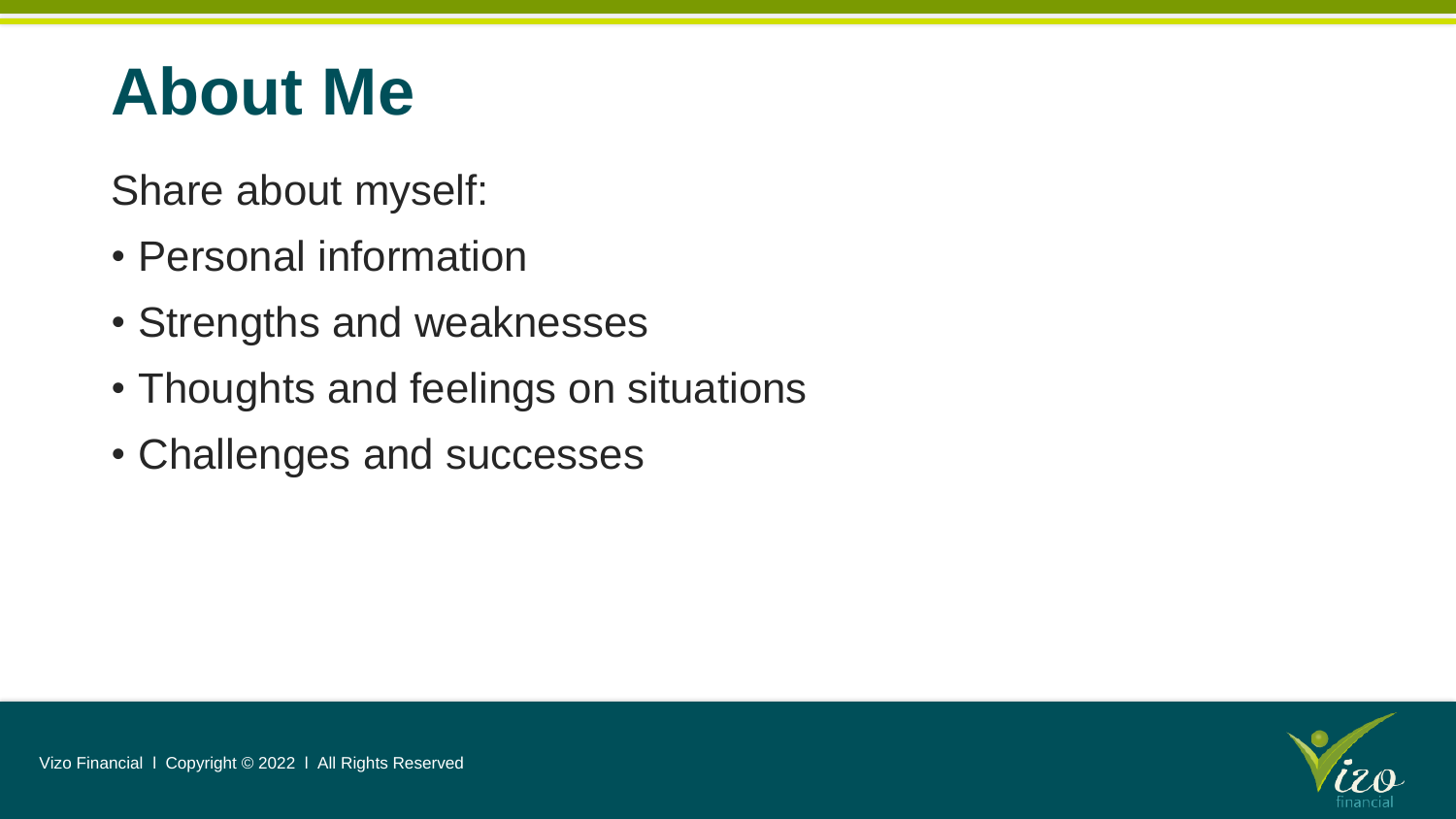## **Stay Strong**

Focus on what people do well:

- There are two reasons to coach people.
- What are you good at and enjoy?
- How can we have you do more of that?

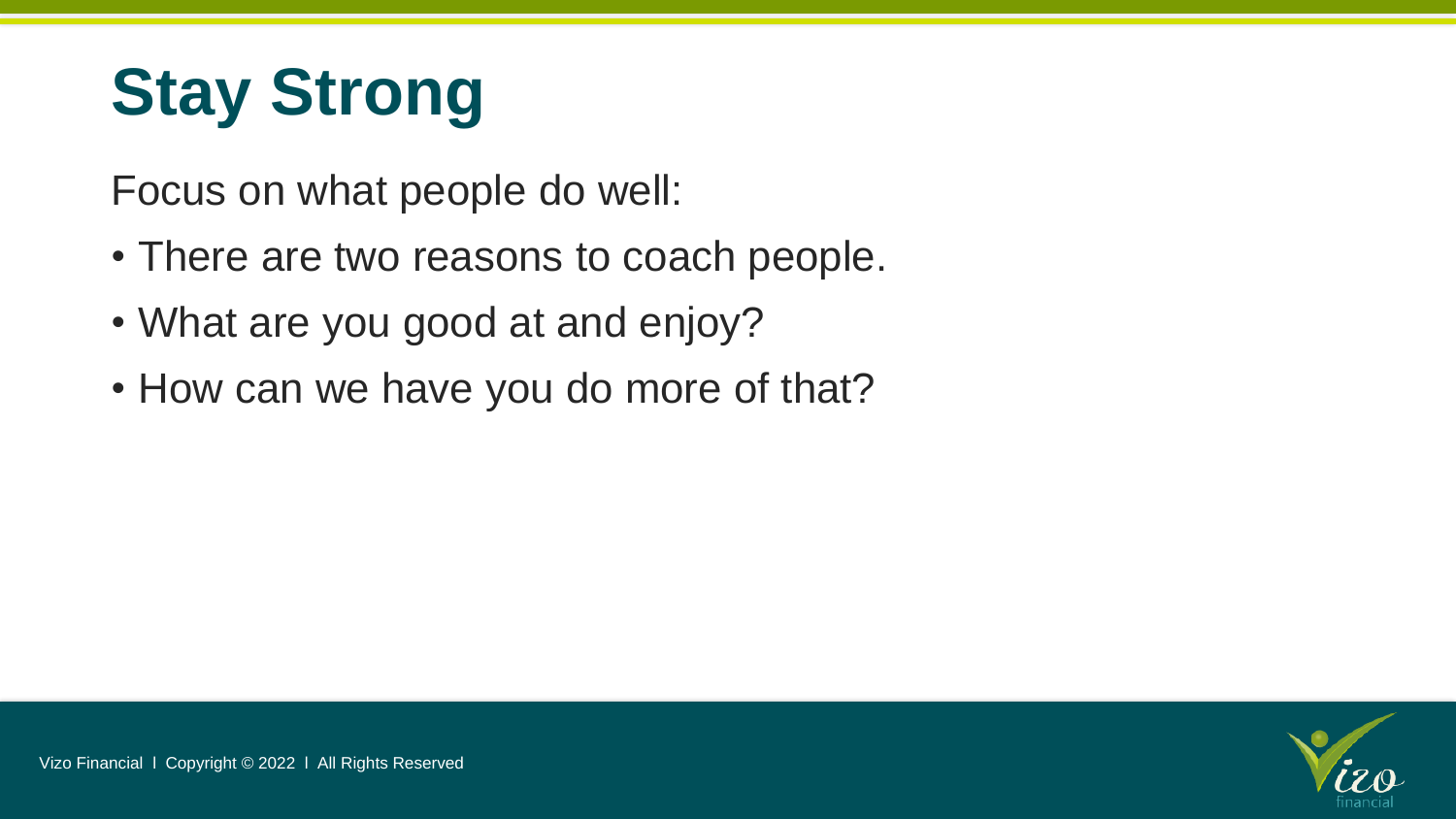#### **Please Chat**

#### Pick someone on your team, what does that person do well?

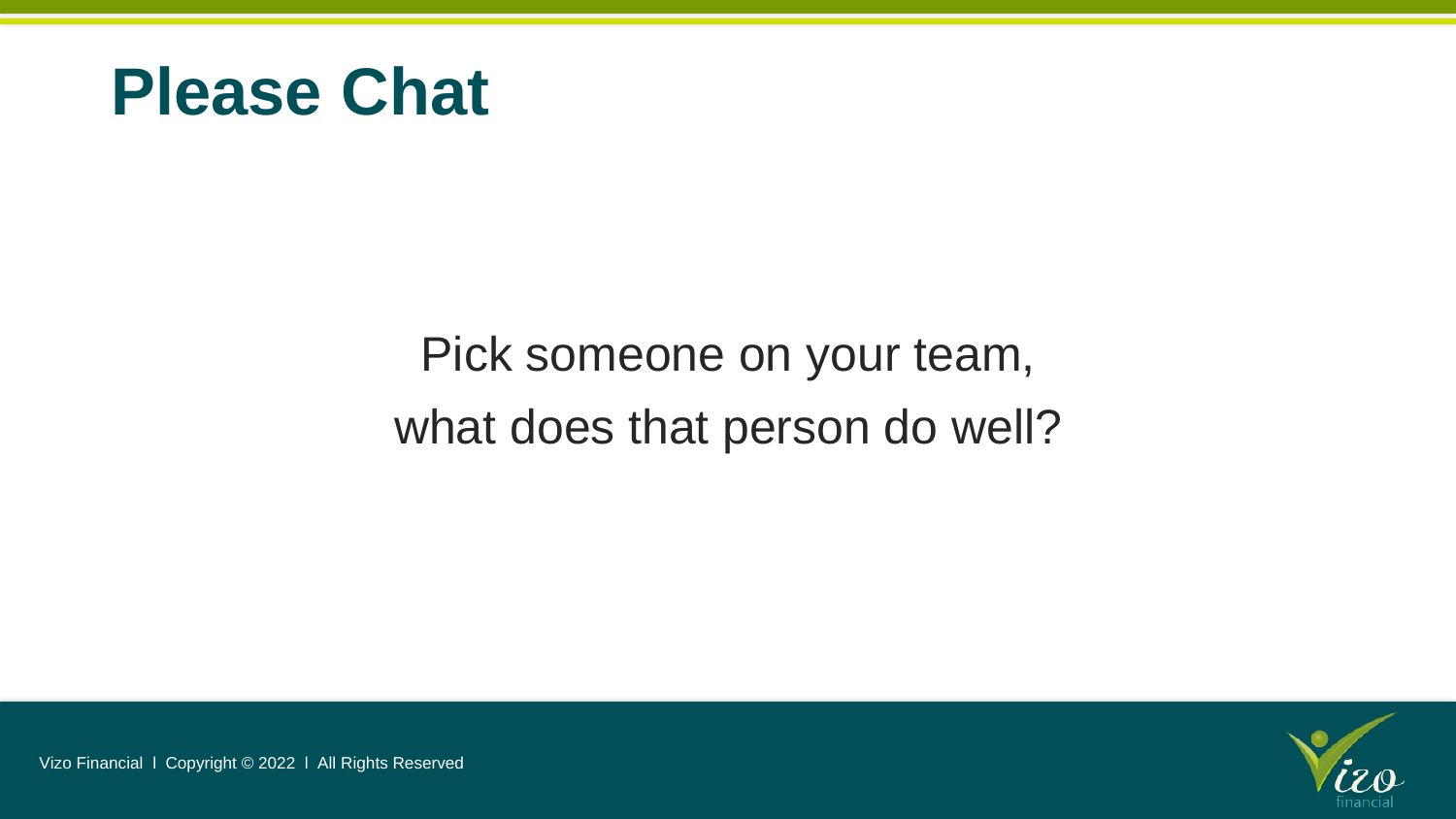### **Benevolence**

Put others' interests equal to, or above, my own:

- Make sure I develop people.
- Make sure I help people reach their personal and professional goals.
- Put people in positions to succeed.

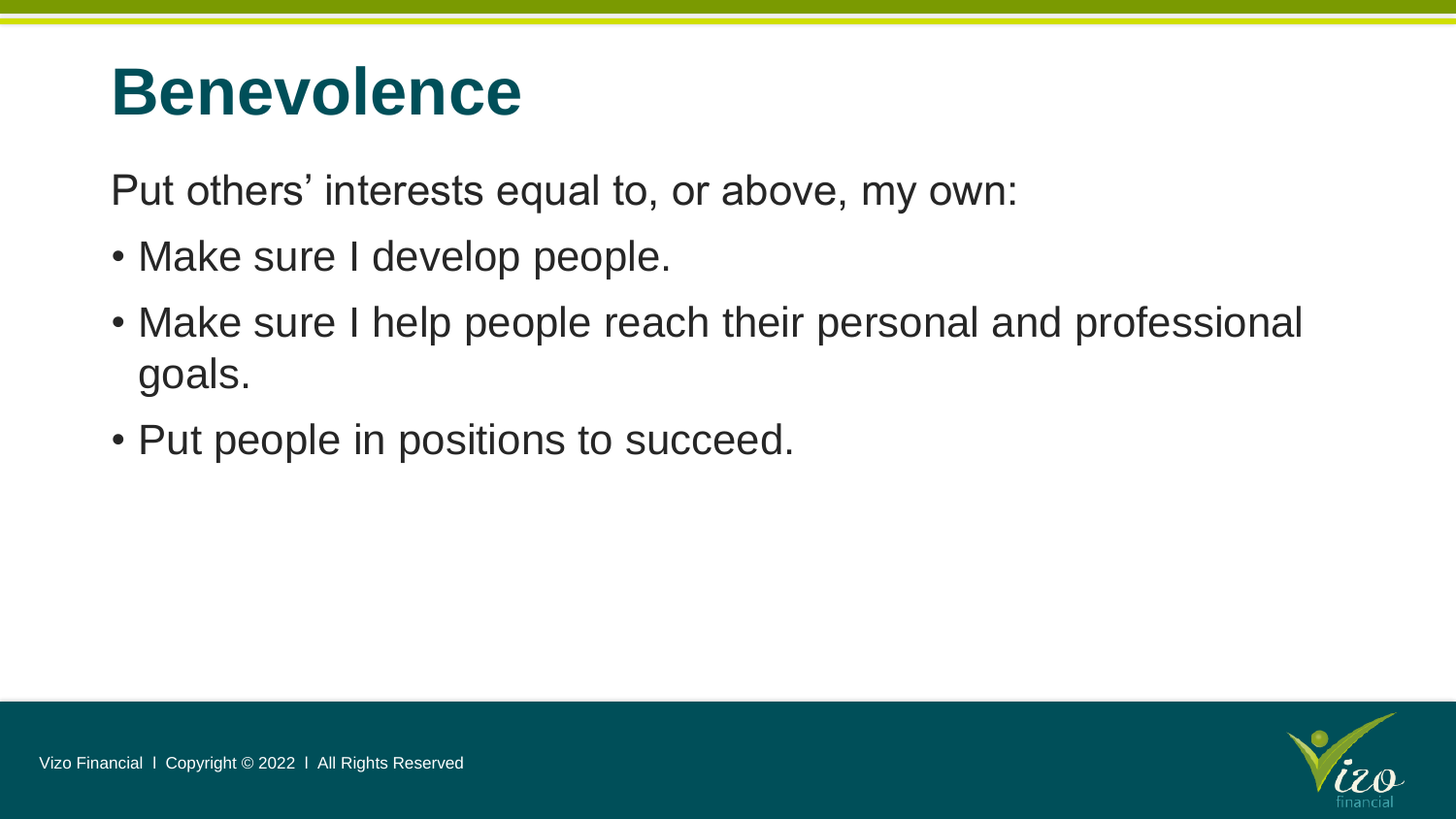## **Antidote Two – How Do I Show Up?**

• 76% of a team's engagement is solely defined by the leader.

• Engagement is where attitude and performance meet.

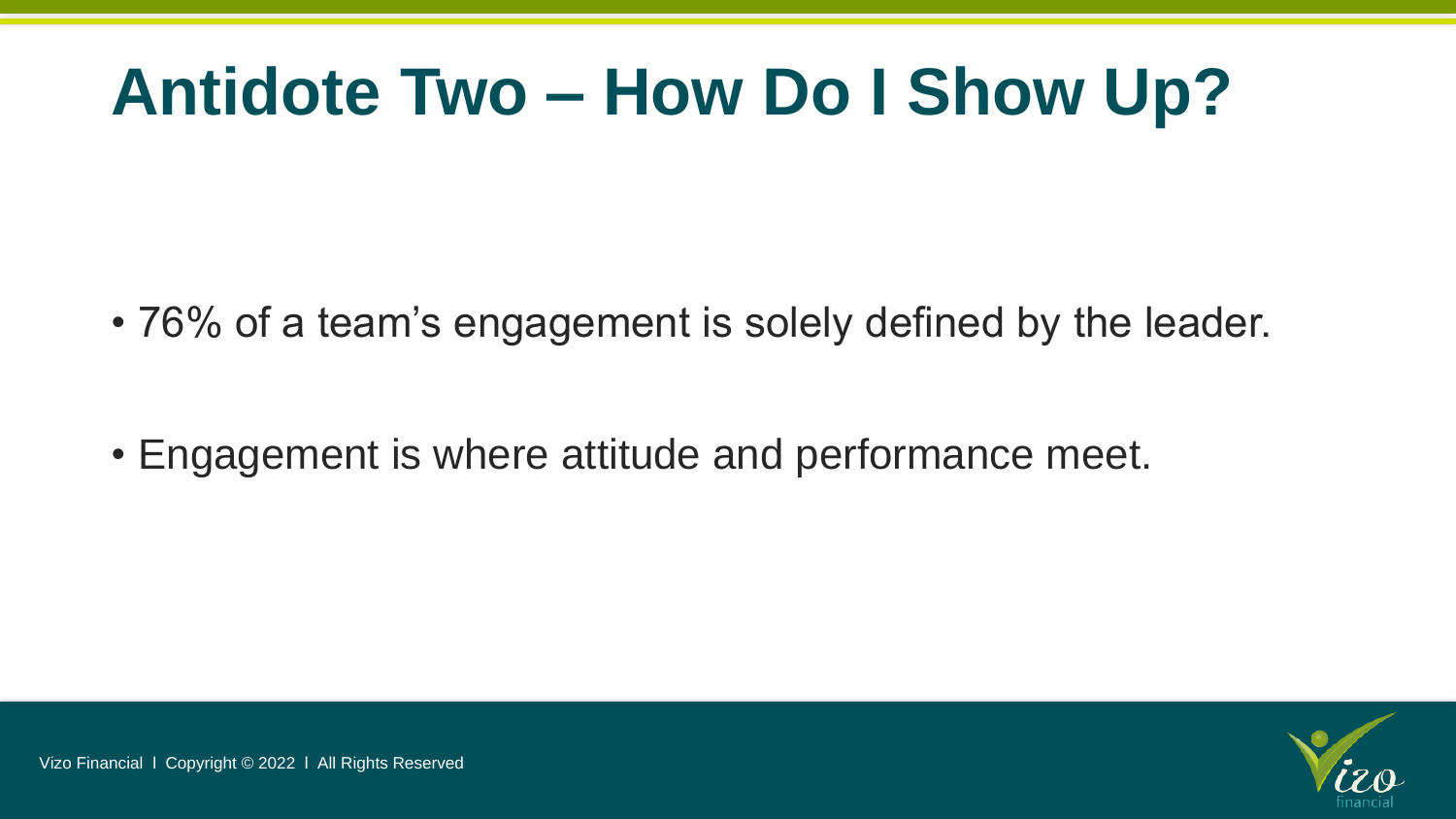#### **Please Chat**

#### On a scale of 1 to 5, with 5 being high, at this very moment, how enthused are you about your job?

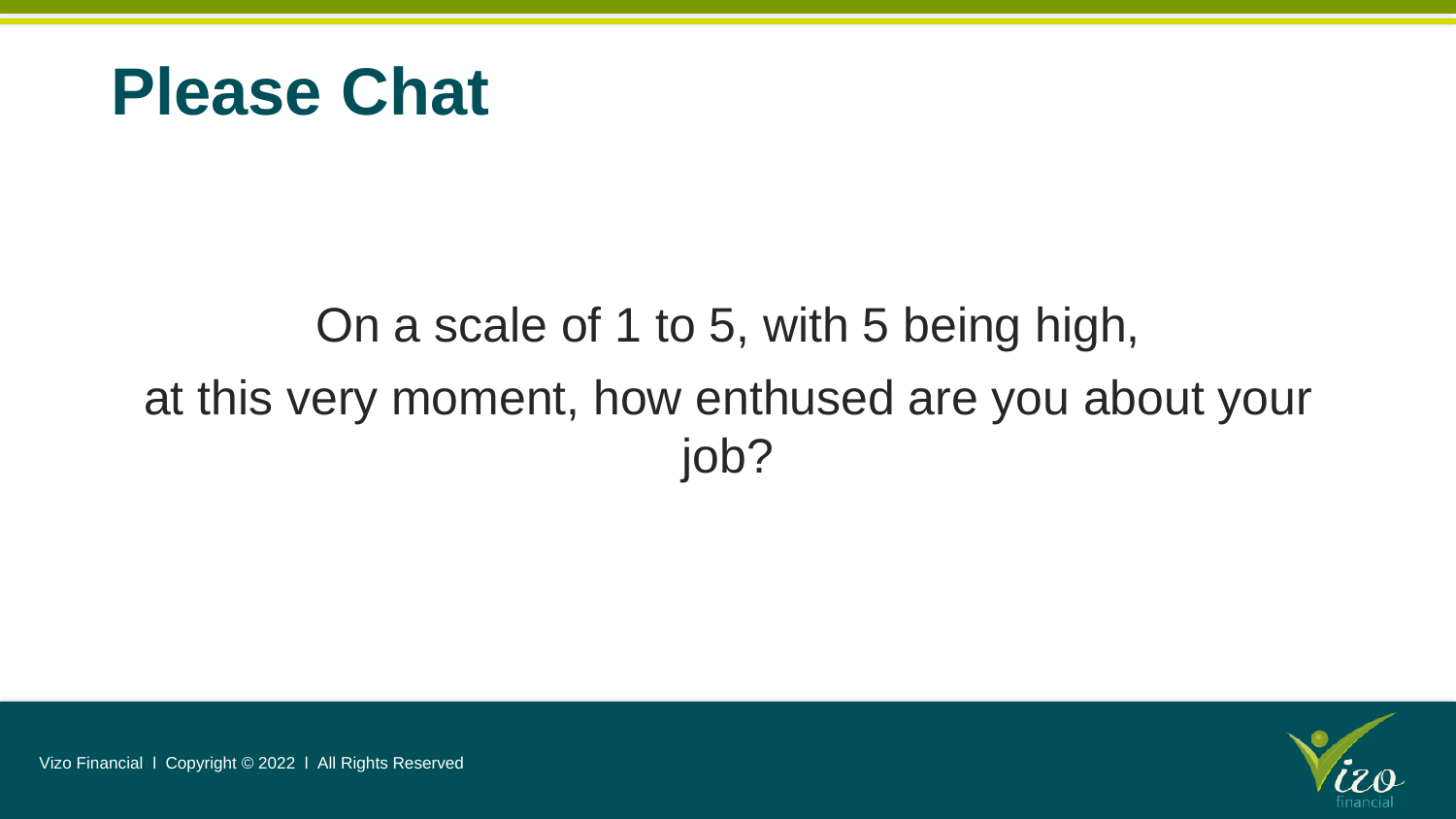## **How Do I Show Up?**

- I am enthused about my job.
- I do the hard work of leading every day.
- I recognize people in a meaningful way.
- I measure outcomes not activity.
- I test my assumptions
- I stand up for other people or departments
- I don't tolerate gossip.

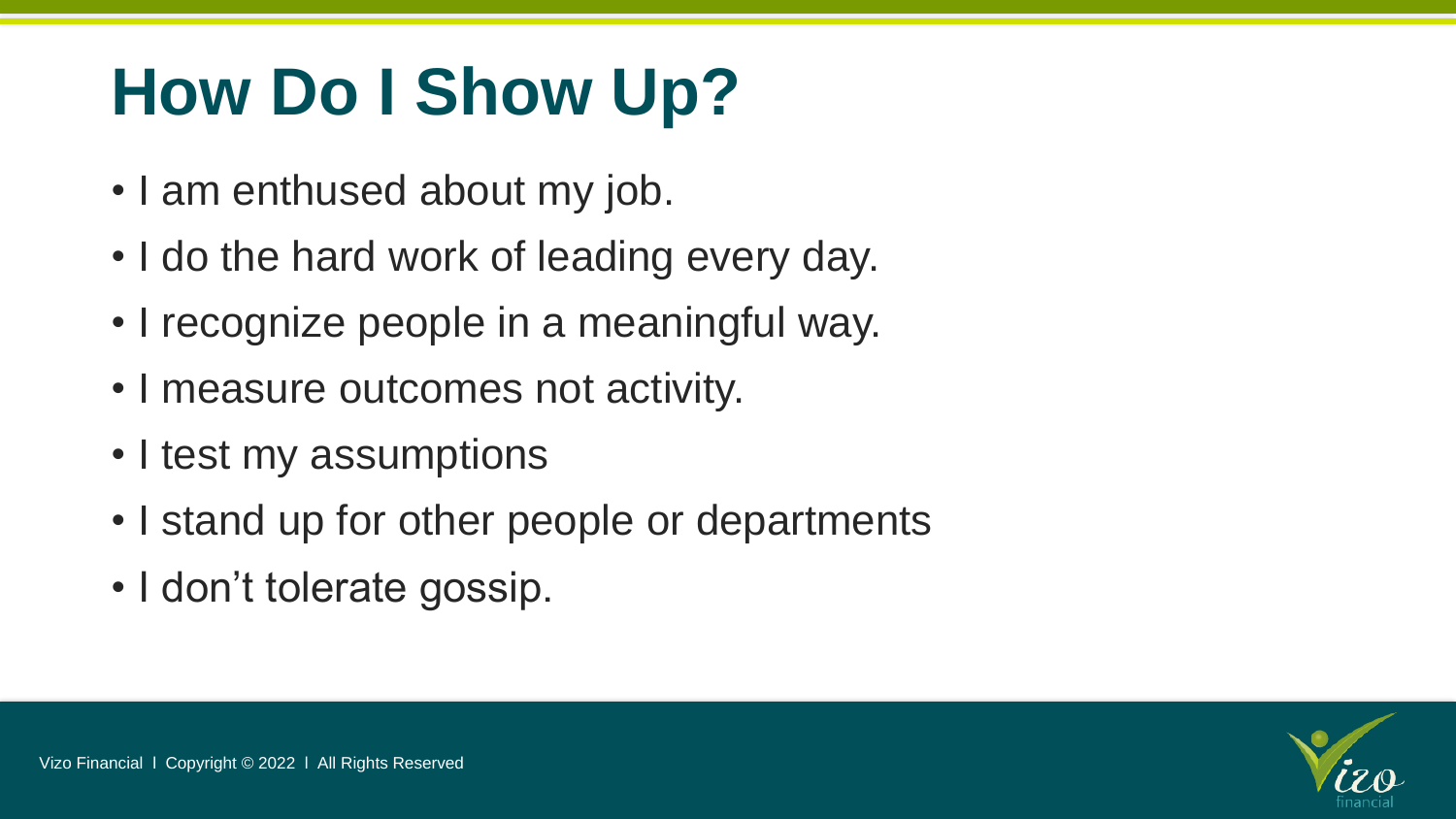

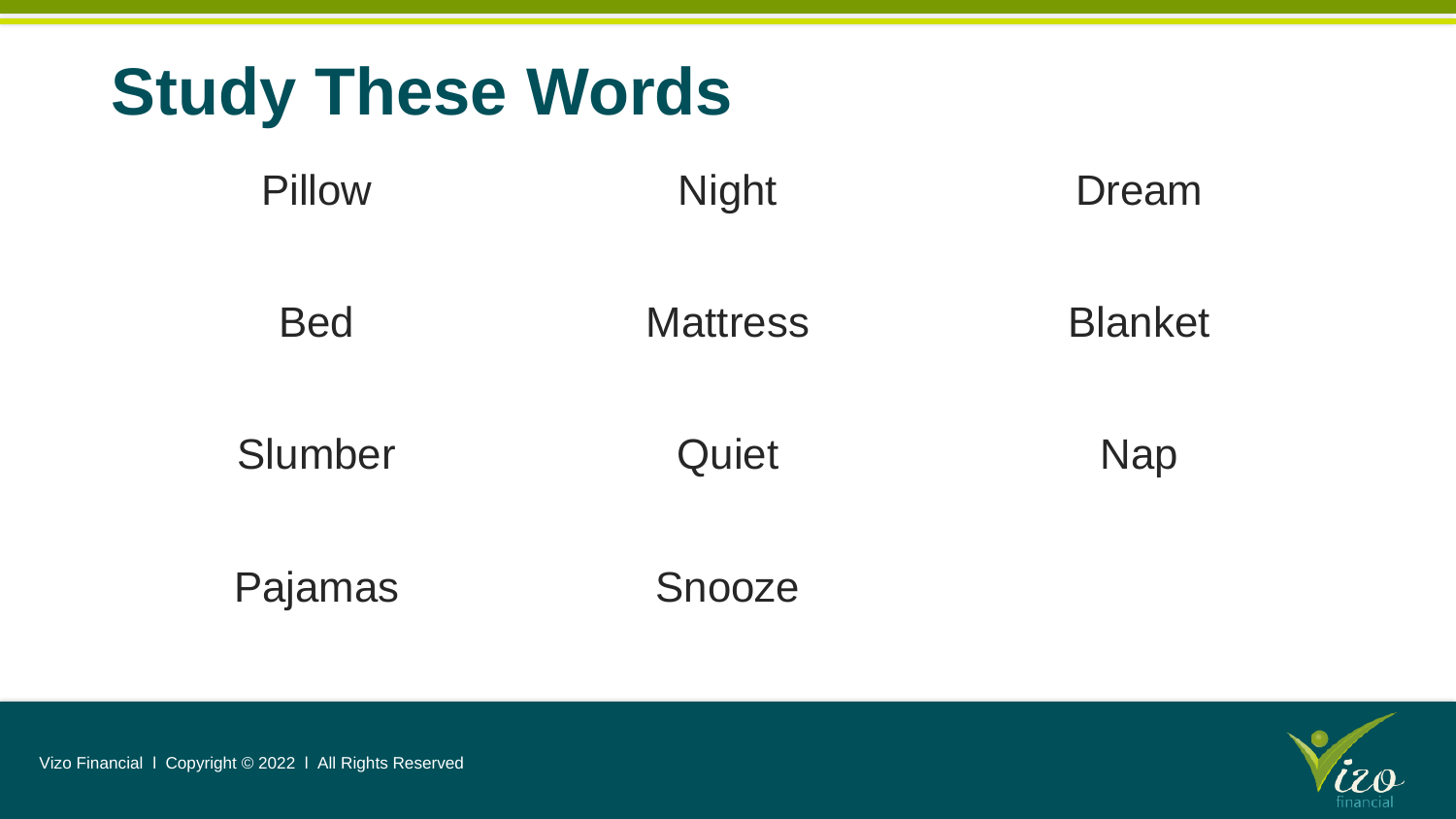#### **Please Chat**

On a scale of 1 to 5 (with 5 being high), what is the level of gossip in your department or branch? Gossip can be about someone else on your team or about another department.

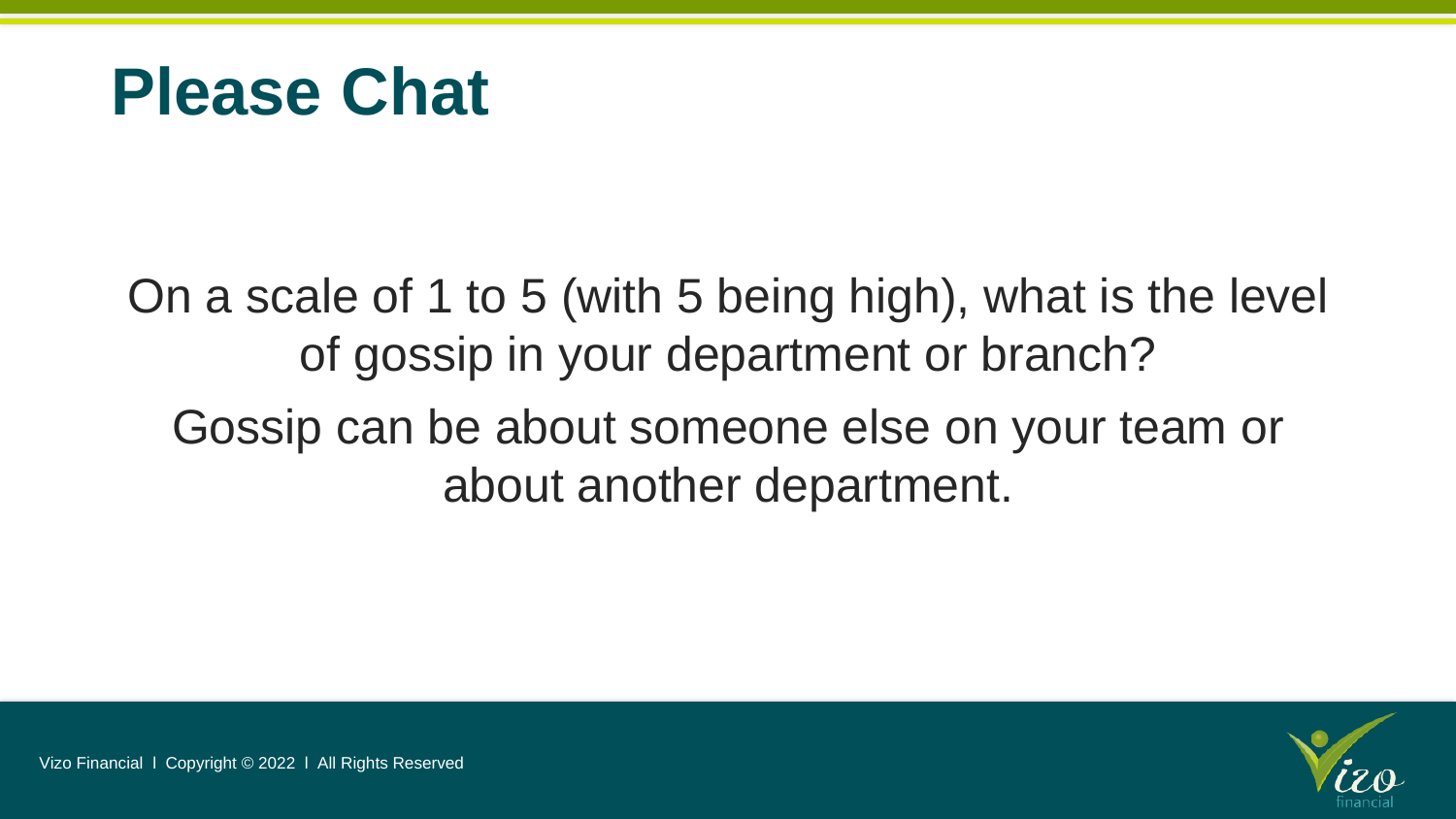## **Antidote Three – Core Values/Behavioral Expectations**

- Do we have core values that matter at the credit union?
- Do we live the core values?
- How do we handle habitual violators?

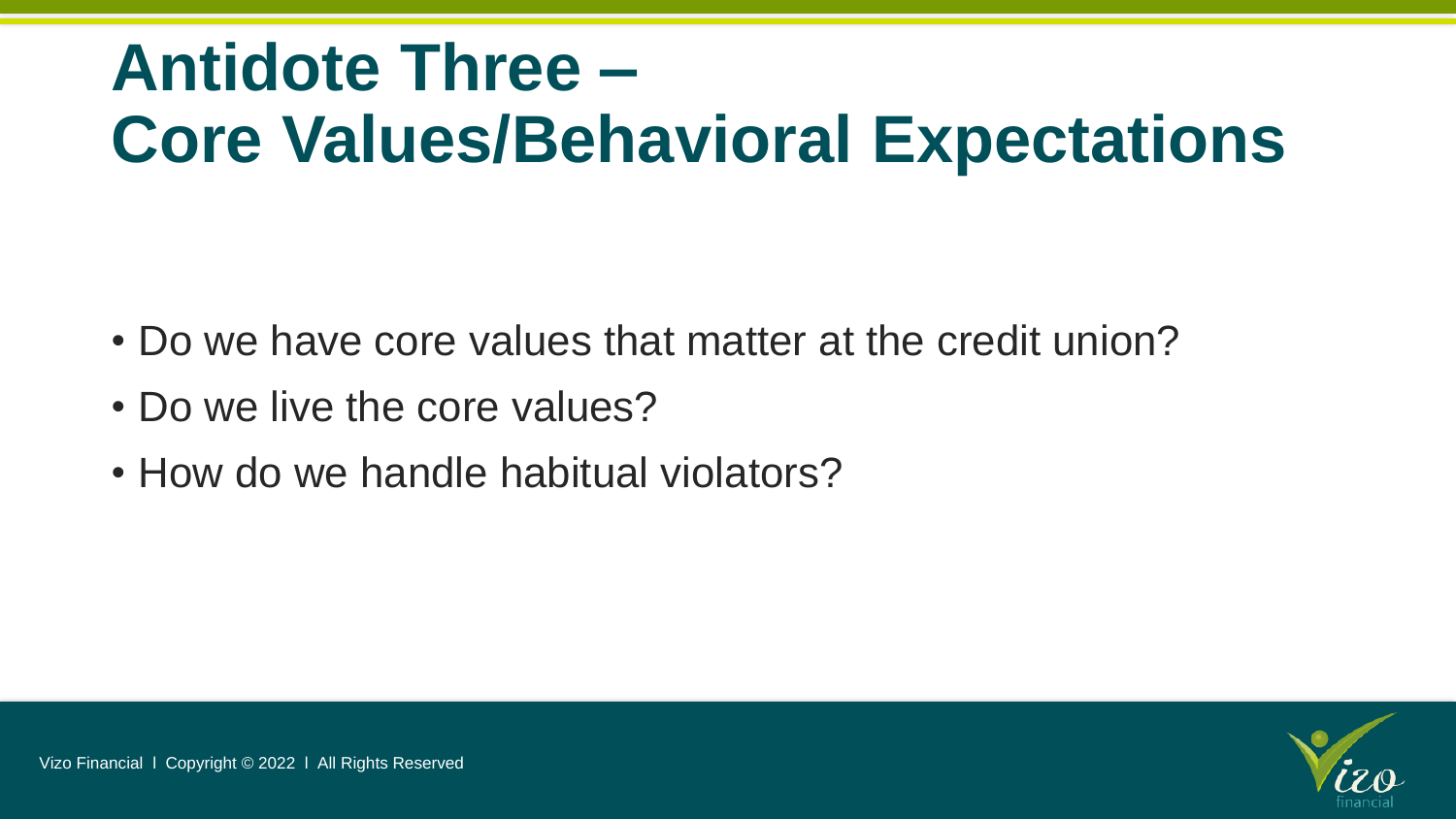

#### What are your credit union's core values?

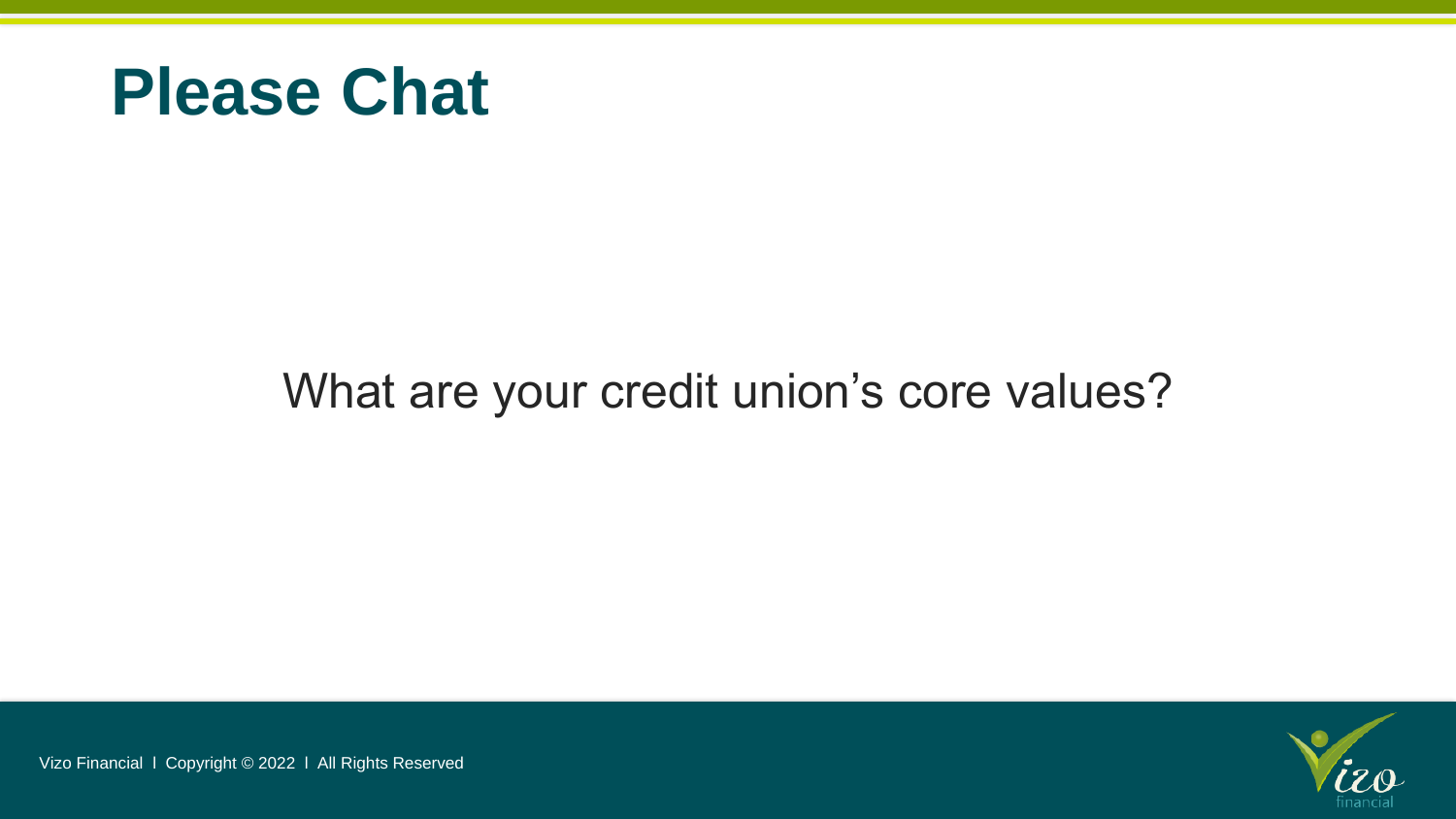## **Antidote Four – Meeting Needs – Individualizing My Leadership**

- Each person has needs.
- The more my needs get met, the better I feel.
- Can I list the needs each person has?

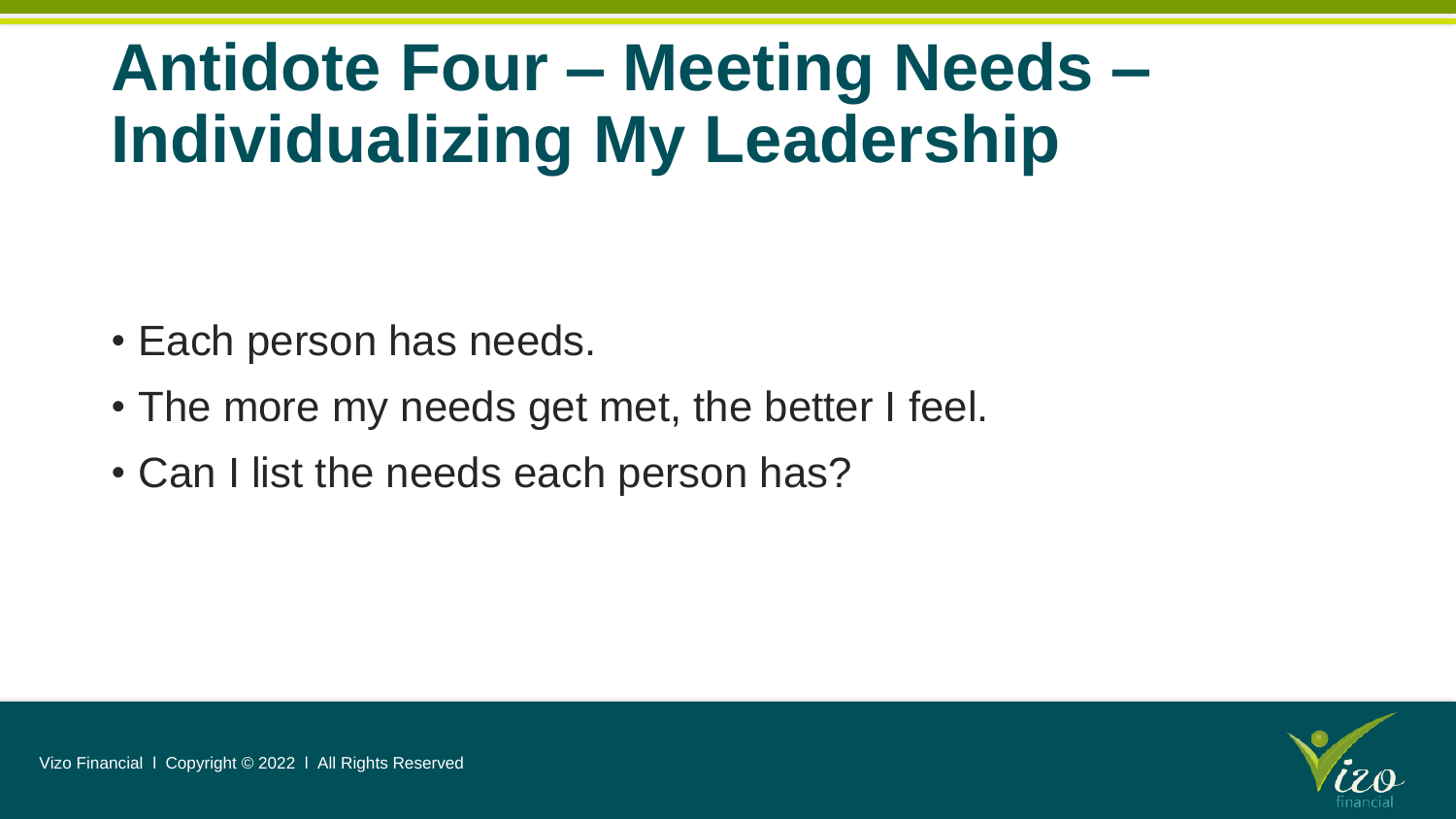### **Universal Needs**



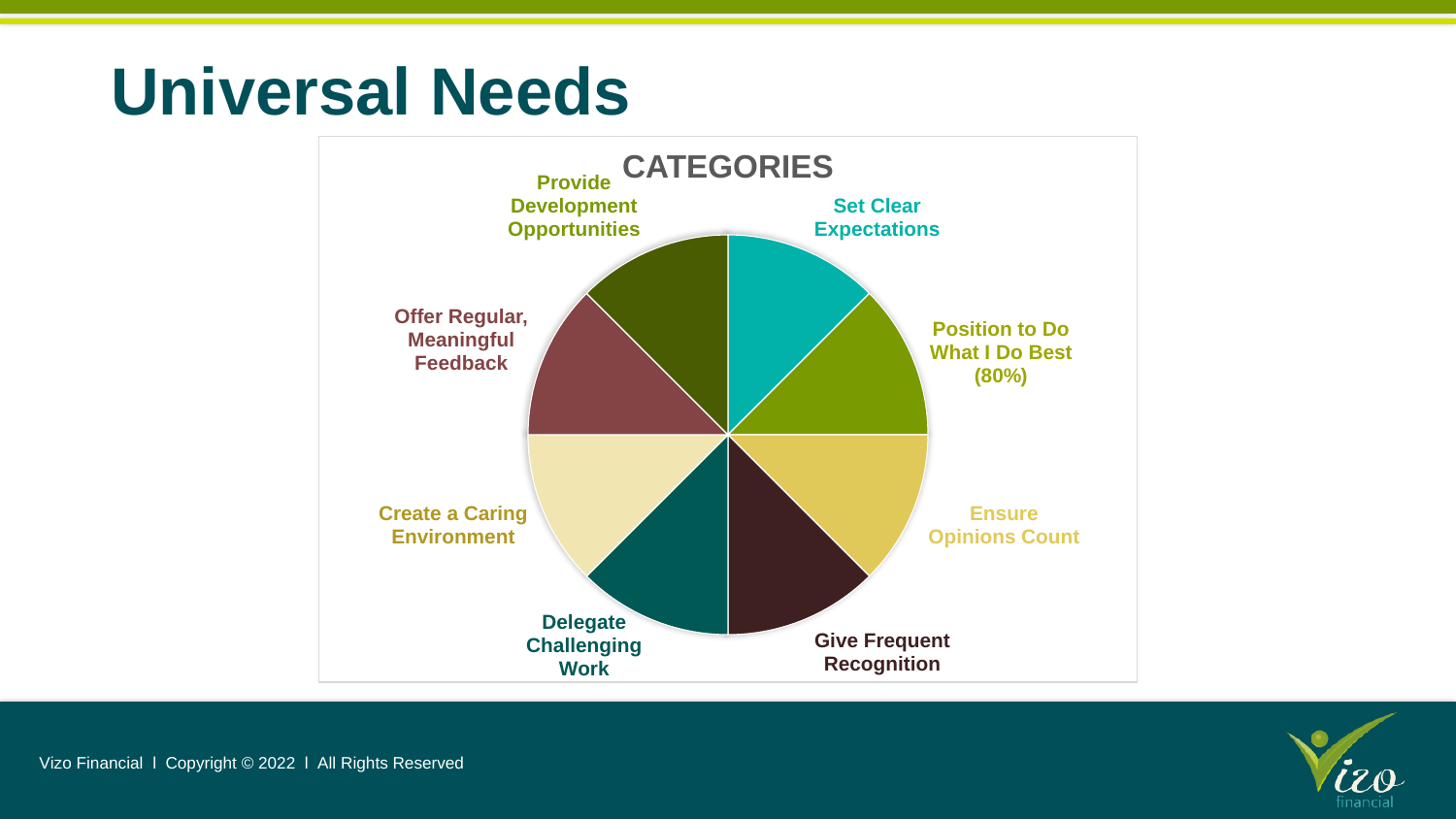## **Personal Needs - Examples**

- The freedom to work at my own pace.
- A structured and organized environment.
- Freedom to express my feelings.
- All the relevant background information for discussions and decisions.
- The opportunity to build bridges among people and groups.

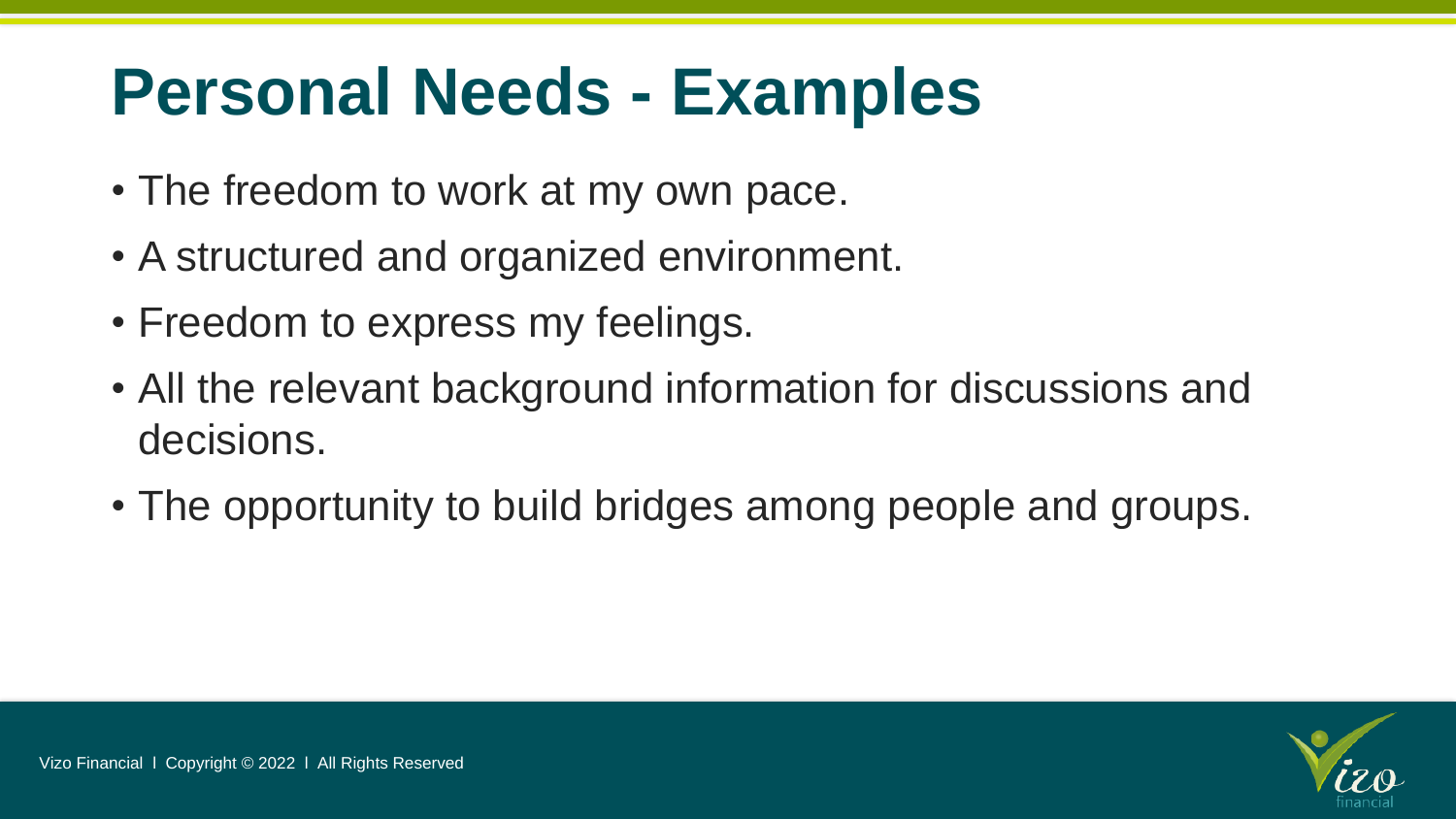## **A Good Test from Marshall Goldsmith**

- 1. Will this comment help our credit union?
- 2. Will this comment help our members?
- 3. Will this comment help the person I am talking to?
- 4. Will this comment help the person I am talking about?

Words create worlds.